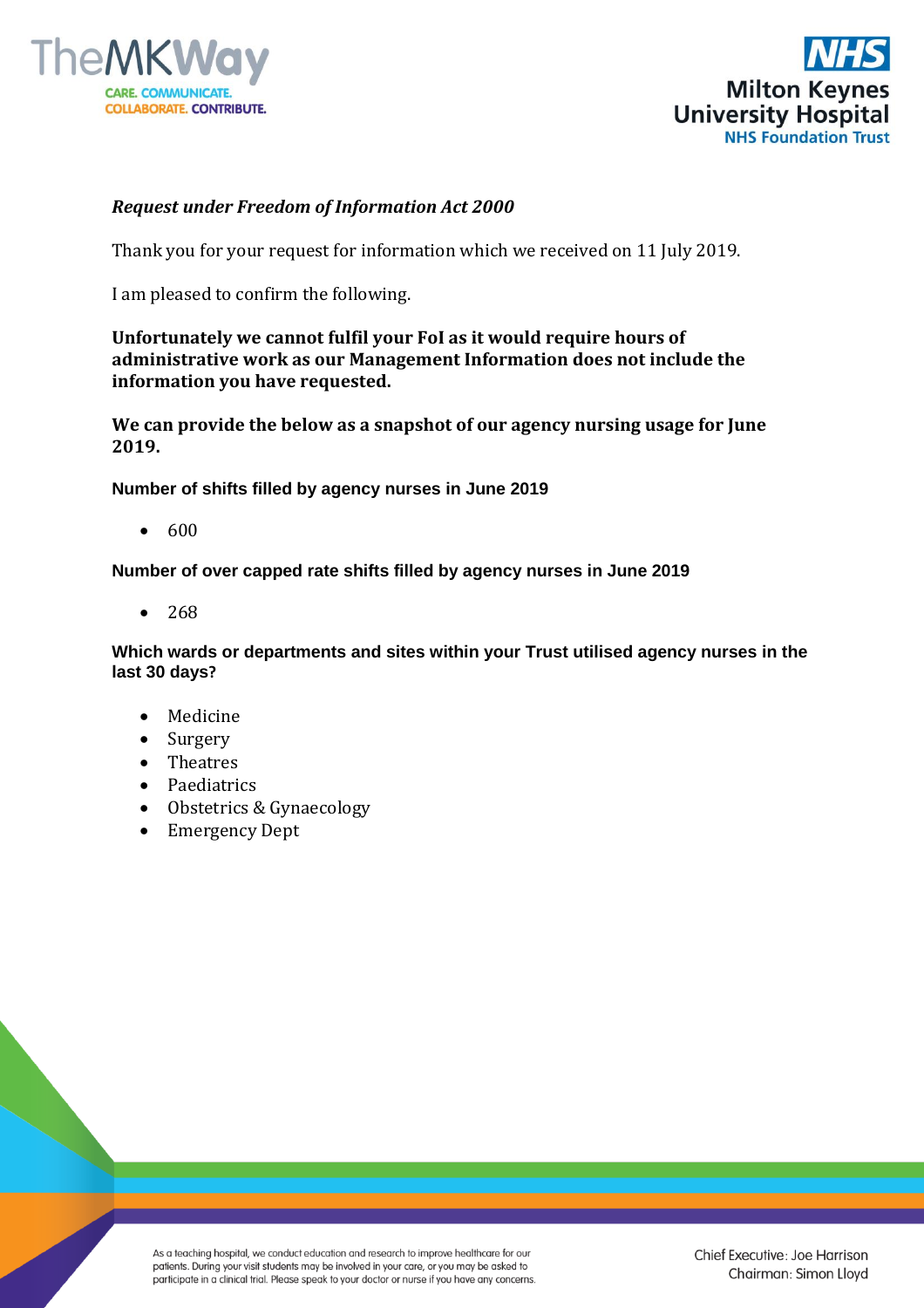



## **How many shifts were booked on each?**

| <b>Division</b> | <b>Total Shifts</b> |  |  |
|-----------------|---------------------|--|--|
| ED              | 62                  |  |  |
| Medicine        | 175                 |  |  |
| Obs & Gynae     | 61                  |  |  |
| Paediatrics     | 118                 |  |  |
| Surgery         | 78                  |  |  |
| <b>Theatres</b> | 73                  |  |  |
|                 |                     |  |  |

**How many nursing shifts were filled by Framework agencies above the 50% NHS Improvement increased caps in the last 30 days?**

• 0 shifts were 50% above cap

**List the nursing agencies utilised in the last 30 days above the 50% increased NHS Improvement capped rates by your Trust.** 

|                                       | June 2019    |        |          |        |       |  |  |  |
|---------------------------------------|--------------|--------|----------|--------|-------|--|--|--|
|                                       | Week 1       | Week 2 | Week 3   | Week 4 | Total |  |  |  |
| <b>Total shifts</b>                   | 148          | 144    | 148      | 160    | 600   |  |  |  |
| Over cap shifts                       | 62           | 73     | 71       | 62     | 268   |  |  |  |
| 50% Over cap shifts                   | $\mathbf{0}$ | 0      | $\Omega$ | 0      | 0     |  |  |  |
| Agencies 50% over cap                 |              |        |          |        |       |  |  |  |
| Shifts By Dept                        |              |        |          |        |       |  |  |  |
| Medicine (1, 2, 3, 7, 8, 15 - 19, 22) | 40           | 31     | 26       | 46     | 143   |  |  |  |
| Surgery (20, 21, 23, 24, DSU)         | 16           | 15     | 12       | 18     | 61    |  |  |  |
| Theatres                              | 14           | 17     | 21       | 18     | 60    |  |  |  |
| Paeds (4, 5, NNU)                     | 28           | 34     | 31       | 27     | 120   |  |  |  |
| Obs & Gynae (9, 10, Labour, ADAU)     | 11           | 8      | 16       | 19     | 54    |  |  |  |

 $\bullet$  n/a

As a teaching hospital, we conduct education and research to improve healthcare for our patients. During your visit students may be involved in your care, or you may be asked to participate in a clinical trial. Please speak to your doctor or nurse if you have any concerns.